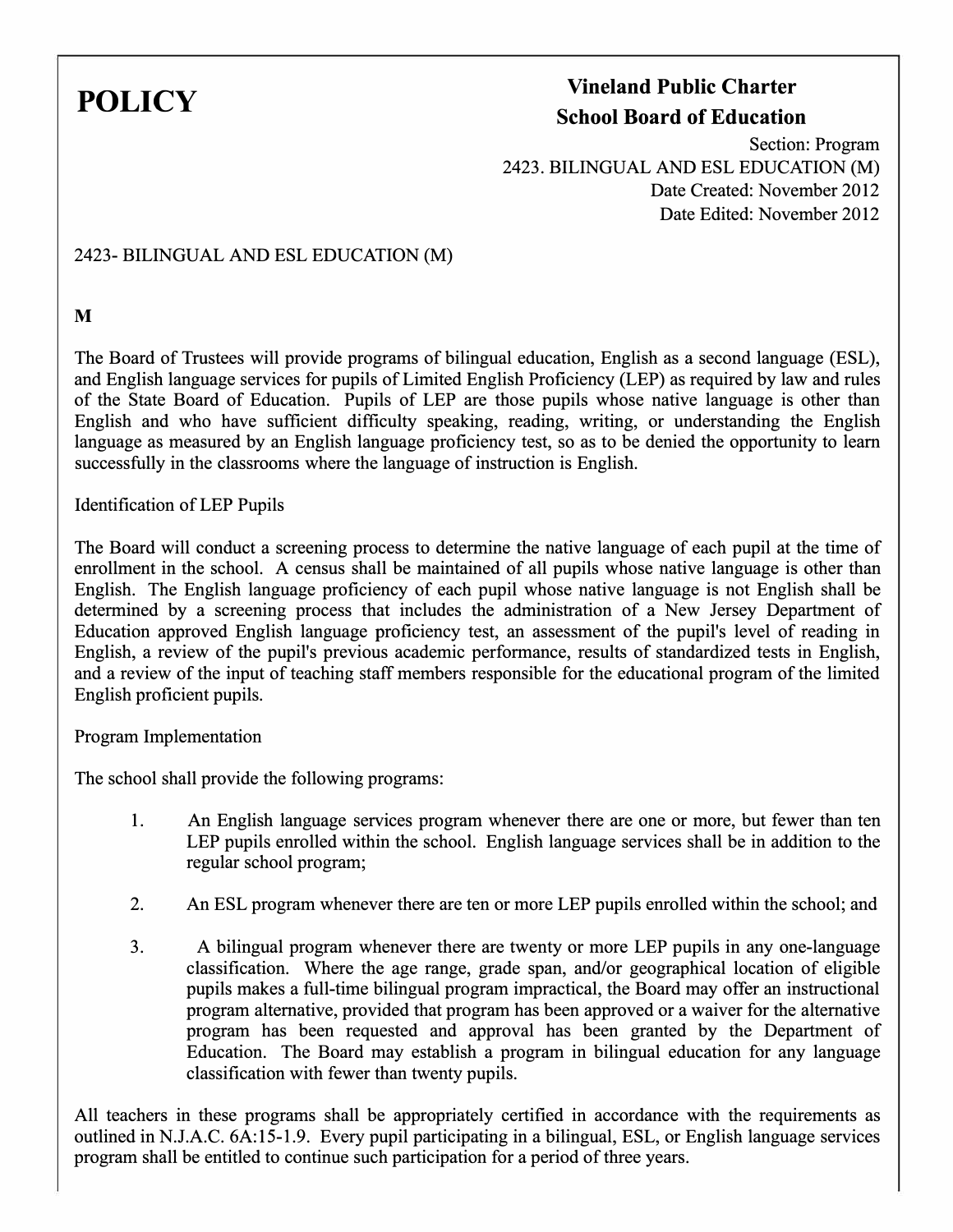Bilingual, ESL, and English Language Services Program Enrollment, Assessment, Exit, and Re-entry

Pupils enrolled in a bilingual, ESL, or English language services program shall be assessed annually with a New Jersey Department of Education approved English language proficiency test to determine their progress in achieving English language proficiency goals and readiness for exiting the program. LEP pupils enrolled in a bilingual, ESL, or English language services program shall be placed in a monolingual English Program when they have demonstrated readiness to function successfully in the English-only program. This process shall be initiated by the pupil's level of English proficiency as measured by a New Jersey Department of Education established standard on an English language proficiency test, and the readiness of the pupil shall be further assessed on the basis of multiple indicators which shall, at a minimum, include classroom performance, the pupil's reading level in English, the judgment of the teaching staff member or members responsible for the education program of the pupil, and performance on achievement tests in English.

In accordance with provisions of N.J.S.A. 18A:35-22.1, a parent(s) or legal guardian(s) may remove a pupil who is enrolled in a bilingual education program at any time; except that during the first three years of a pupil's participation in a bilingual education program, parent(s) or legal guardian(s) may only remove the pupil at the end of each school year. If during the first three years of a pupil's participation in a bilingual education program, a parent(s) or legal guardian(s) wishes to remove the pupil prior to the end of each school year, the removal must be approved by the Executive County Superintendent of Schools. The parent(s) or legal guardian(s) may appeal the Executive County Superintendent's decision to the Commissioner of Education.

Newly exited pupils who are not progressing in the mainstream English program may be considered for reentry to bilingual and ESL programs in accordance with the provisions of N.J.A.C. 6A:15-1.10(e)1 through  $(e)5.$ 

When the exit review process is completed, the pupil's parent(s) or legal guardian(s) shall be informed by mail of the placement determination. A parent(s) or legal guardian(s), or teaching staff member who disagrees with the proposed placement may appeal the decision in writing to the Principal, who will provide a written explanation for the decision within ten working days. The complainant may appeal this decision in writing to the Board. The Board will review the appeal and respond in writing within forty-five calendar days. A complainant not satisfied with the Board's explanation may appeal to the Commissioner of Education.

## Parental Involvement

The parent(s) or legal guardian(s) of a pupil of limited English proficiency will be notified in accordance with the provisions of N.J.A.C. 6A:15-1.13 that their child has been identified as eligible for enrollment in a bilingual, ESL or English language services program. Notice shall be in writing, in the language of which the child of the parents so notified possesses a primary speaking ability, and in English. The notice must also include the information that the parents have the option of declining enrollment if they so chose.

The school will notify the parent(s) or legal guardian(s) of the LEP pupil by mail no later than thirty days after the beginning of the school year that their child has been identified as eligible for enrollment in a bilingual, ESL, or English language services program. If the pupil has not been identified as LEP prior to the beginning of the school year, then the parent(s) or legal guardian(s) must be notified within two weeks of the pupil's placement in a bilingual, ESL, or English language services program.

Parent(s) or legal guardian(s) shall receive progress reports in the same manner and frequency as those sent to parents or legal guardians of other pupils.

Parent(s) or legal guardian(s) of pupils of limited English proficiency will be offered opportunities for involvement in the development and review of program objectives. An advisory committee on bilingual